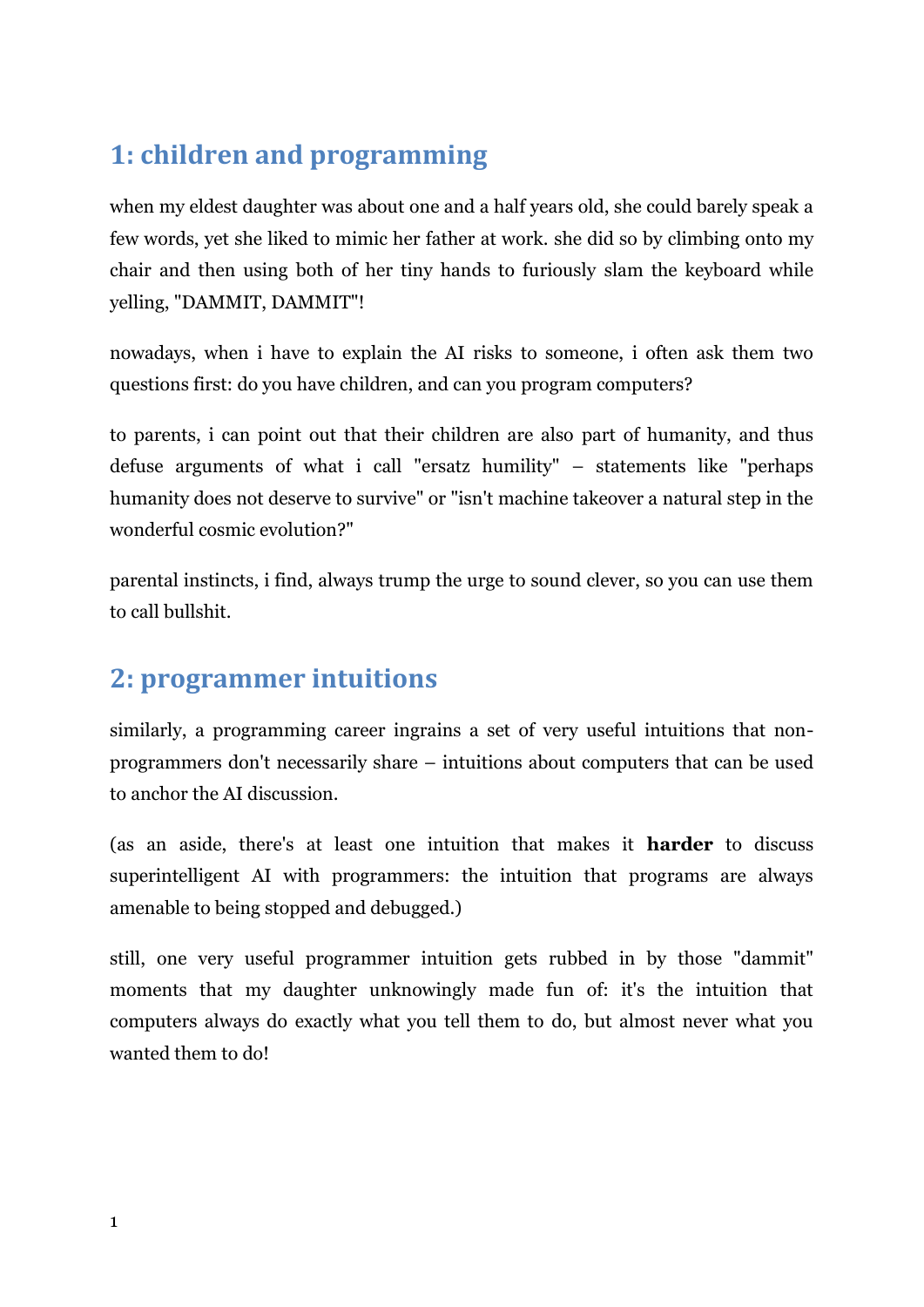## **3: constraining intelligent systems**

therefore, to borrow an example from professor stuart russell, for programmers it should be entirely uncontroversial to believe that if you program a self driving car to get from point A to point B as quickly as possible, then the passengers would arrive at point B covered in vomit and chased by police helicopters.

moreover, adding the constraint of adhering to the speed limits wouldn't help much, because of the extreme acceleration and braking that would result.

more generally, as stuart points out in his hard-hitting comment on the edge.org AI conversation, whenever the world model of an autonomous agent has free variables (such as acceleration in our example) that are unconstrained by its goal function, those variables will likely end up being pushed to extreme values that are incompatible with human well-being.

from this, it's only one small step to understanding the gist of the AI safety argument: increasing the capabilities of intelligent systems and constraining their behaviour must happen in concert. or, to put it in the language of the open letter many of you signed, we must ensure that capable systems are also robust and beneficial.

### **4: logic works**

another useful programmer intuition is that logic can be trusted: you can have a computer perform a billion steps, yet its output always conforms to what the input and the steps imply.

in fact, it is hard – if not impossible – to get random output using logic alone.

because of that intuition, i take logical arguments seriously – regardless of who makes them, and even if they yield unpleasant or counter-intuitive conclusions.

in other words, if an argument becomes sufficiently precise to be – at least in principle – convertible into computer code, it can and should be evaluated independently of the qualities of the people behind it.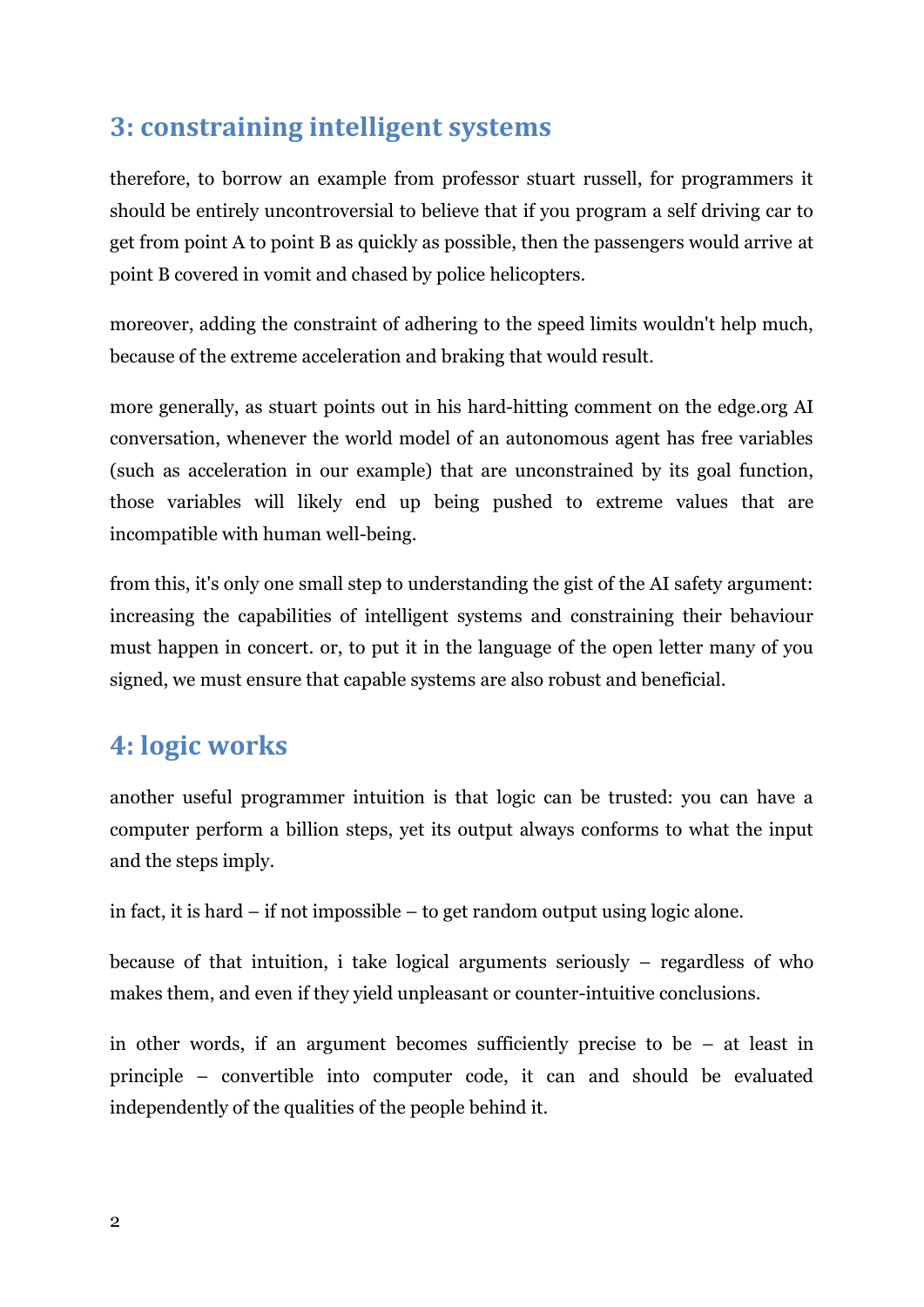## **5: meeting with eliezer**

therefore, when i stumbled upon the writings of eliezer yudkowsky in 2007 or 2008, and detected the presence of an important logical argument, i had to find out more.

i remember meeting eliezer in march 2009 in a franchise cafe next to a barren californian highway. he wore a badge saying "speak the truth even if your voice trembles" – a token, he later explained, to pick him out from the crowd if necessary. our initial meeting lasted for 4 hours and i came away convinced that his main argument about the default AI outcome not being good was strong enough to be taken seriously, despite him and his "singularity institute" not being part of the industry or academia.

i wasn't the only one to notice them of course.

peter thiel was already their biggest donor, and i remember moshe looks – an AI researcher in google – saying in his talk at one of the first AI conferences that i attended: "you should really listen to what eliezer yudowsky says – even though it's annoying to admit that he's right!"

#### **6: reputational support**

it was clear though that when it came to influential people – with the notable exception of peter thiel of course – almost none of them paid any attention to such arguments.

this was where i thought i could help. even though i don't remember formulating an explicit plan to do that, in retrospect there were at least two handles that i could pull.

first, the arguments needed reputational support in order to increase their credibility in the eyes of people who evaluate arguments by the reputation of the sources. towards that end, i started exploiting my own street cred to deliver the AI safety argument to various audiences across the world – a fairly uphill battle.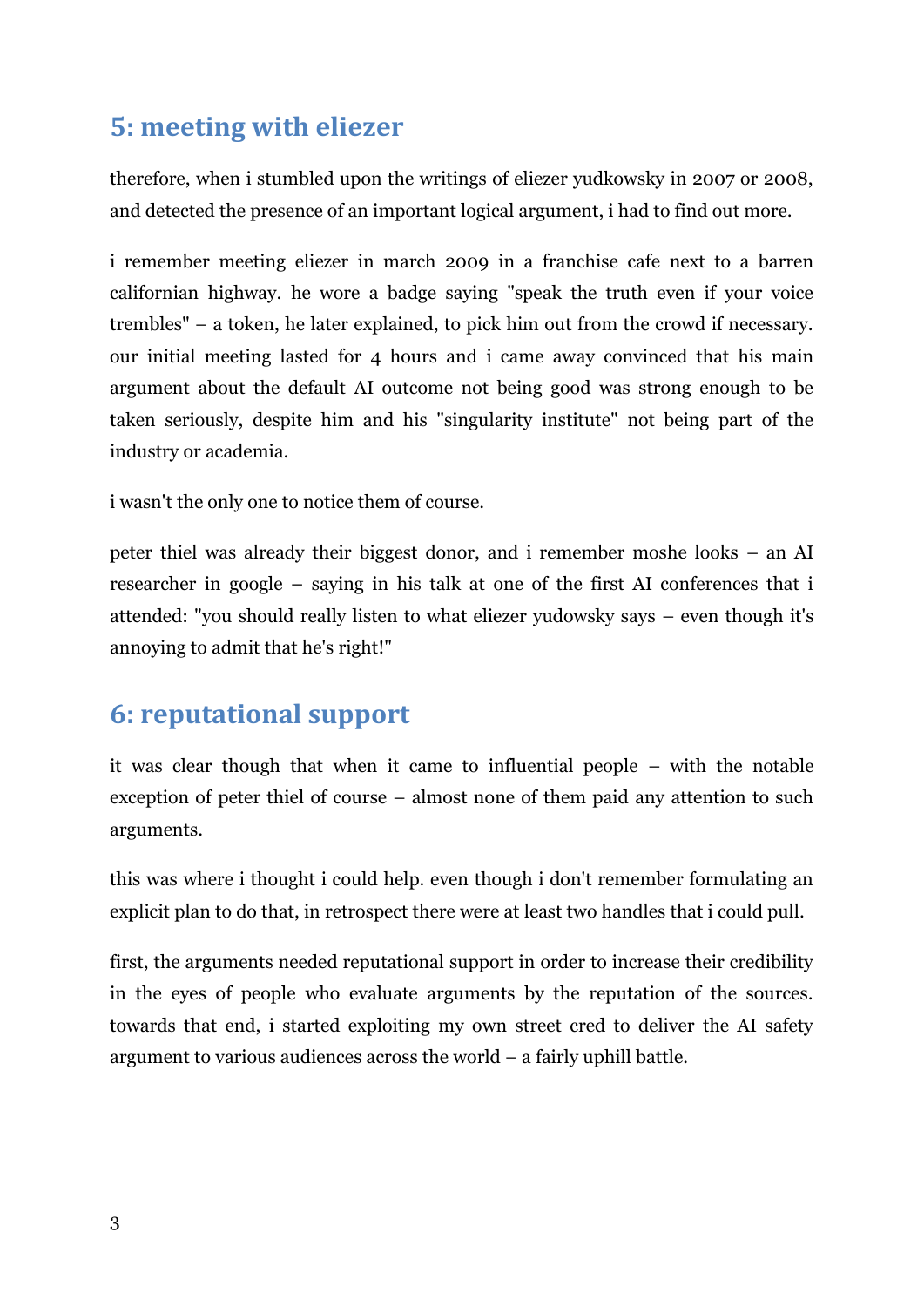## **7: meeting huw, CSER**

soon enough i got lucky though by meeting professor huw price and convincing him that these issues warranted immediate action.

in 2013, huw wrote a NYT opinion piece, recounting our first meeting as follows: "In Copenhagen the summer before last, I shared a taxi with a man who thought his chance of dying in an artificial intelligence-related accident was as high as that of heart disease or cancer. No surprise if he'd been the driver, perhaps (never tell a taxi driver that you're a philosopher!), but this was a man who has spent his career with computers."

huw invited me over to cambridge and introduced me to martin rees, a very prominent scientist who back then was the master of trinity college.

together we started CSER – centre for the study of existential risk.

that pretty much took care of the reputational problem: the strategically chosen name of the centre, combined with the credibility of the cambridge university and the distinguished people on our advisory board, makes it very hard to dismiss the topic on purely reputational grounds.

sometimes, i joke that CSER's main contribution to the world has been to give a canonical answer to the question "existential risks? says who?"

# **8: reaching out to demis, deepmind**

the other handle i pulled was to reach out to a couple of AI companies that i thought should be aware of the AI safety argument.

as michael vassar – a good friend and former president of the singularity institute – says, a nice side effect of skype is that gives me a reason to be in the room – a fact that i've been exploiting by sending cold emails or simply walking up to people i want to talk to.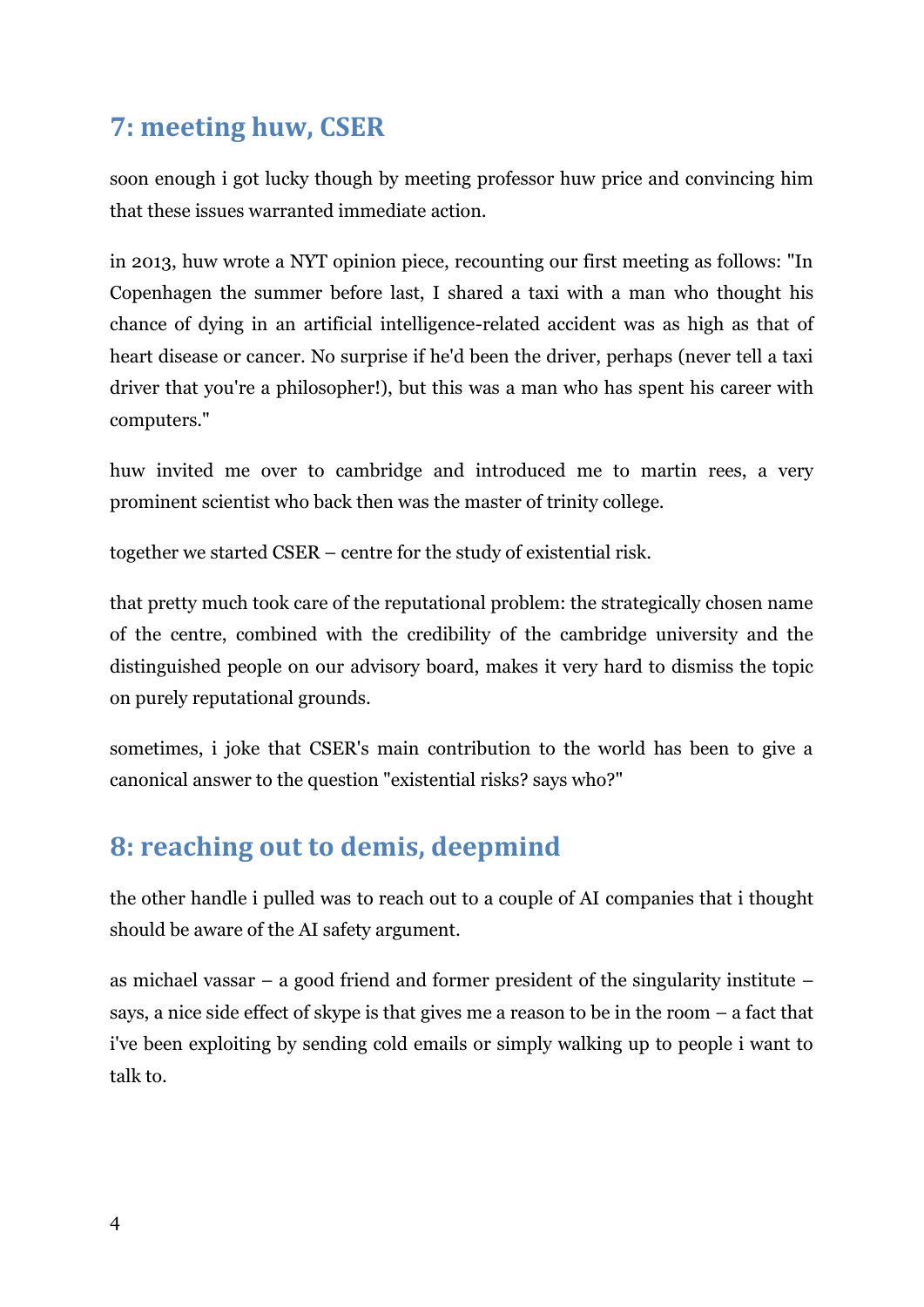in that spirit, in early 2011 i walked up to demis hassabis after seeing him present his AI research at a conference, and we started a conversation that eventually lead to my investment in deepmind, followed by joining their board of directors.

as a quick aside, my career in deepmind exposed me to several moments of internal turmoil where the technologist in me was fascinated, while the AI-safety activist was concerned.

for instance, i remember a lunch with demis where he brought his ipad in order to "show me something cool". while we were waiting for our pasta, he shifted it over and, with a smirk, started a video: it was the video of deepmind's atari-playing AI having figured out how to beat the breakout game by deliberately sending the ball behind the wall of bricks. while the technologist in me marvelled at the achievement, the other thought i had was that i was witnessing a toy model of how an AI disaster would begin – a sudden demonstration of an unexpected intellectual capability.

with that said, i was glad to see that the safety concerns we promoted together with luke nosek, who represented the founders fund, did indeed resonate with the deepmind team. even the current conference is an evidence for that, given how instrumental deepmind has been in organising it.

by the way, a hilarious case can be made that if this conference ends up significantly pulling the AI research trajectory towards safety, sponsoring it might have been the best way humanity has spent money, ever; and helping to organise it would also be a strong outlier on the scale of effective altruism.

#### **9: vicarious**

later, and to a lesser degree, i repeated my "invest-to-be-heard" approach with vicarious.

effectively, my strategy with AI startups has been to invest in them so i could hang around in their kitchen and talk about AI safety to anyone who listens – and i'm happy to report that, as far as i can tell, it seems to work: for example, both deepmind and vicarious are co-signatories to the open letter.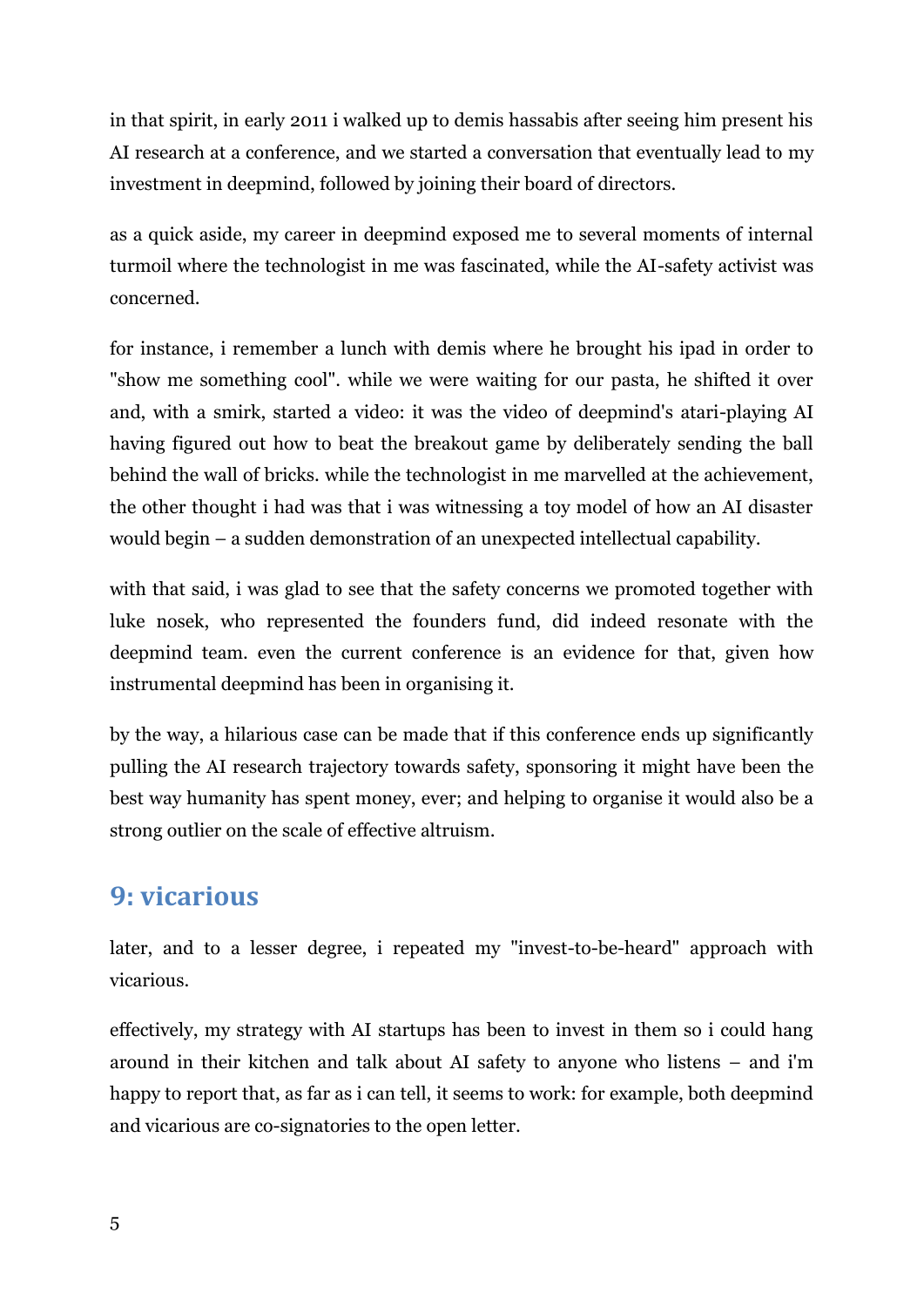in fact, let me take a moment to thank all of you who joined the letter  $-$  i truly think that the world is now a safer place because of you, and i hope that the letter will function as a corner stone for the official collaboration between the AI-safety and AIresearch communities.

## **10: building the bridge: x-risk code**

yet when it comes to strengthening the bridge between the AI-safety community and the AI-research community, there's a long way still to go, and both sides need to invest and evolve.

speaking of the AI-safety community (or x-risk organisations in general), i think the biggest improvement they can make is to ground their research more strongly in computer science and mathematics. they need to write code and design formal models in order to demonstrate that their arguments and ideas are not just some post-modernist babbling they are often mistaken for. not to mention that working on the math and code would be conducive to integrating their results with the on-going AI research.

so i'm glad to see that MIRI has been recently pursuing that strategy in earnest, and can only endorse it to other x-risk organisations.

to quote daniel dennett, computers keep the philosophy honest.

### **11: building the bridge: industry arguments**

now turning to the AI researchers, one fairly low hanging fruit is to make an effort to retire the low quality arguments that infest the AI safety discourse: there are about a dozen knee-jerk statements that your colleagues whip out again and again when they feel the need to signal their alliances.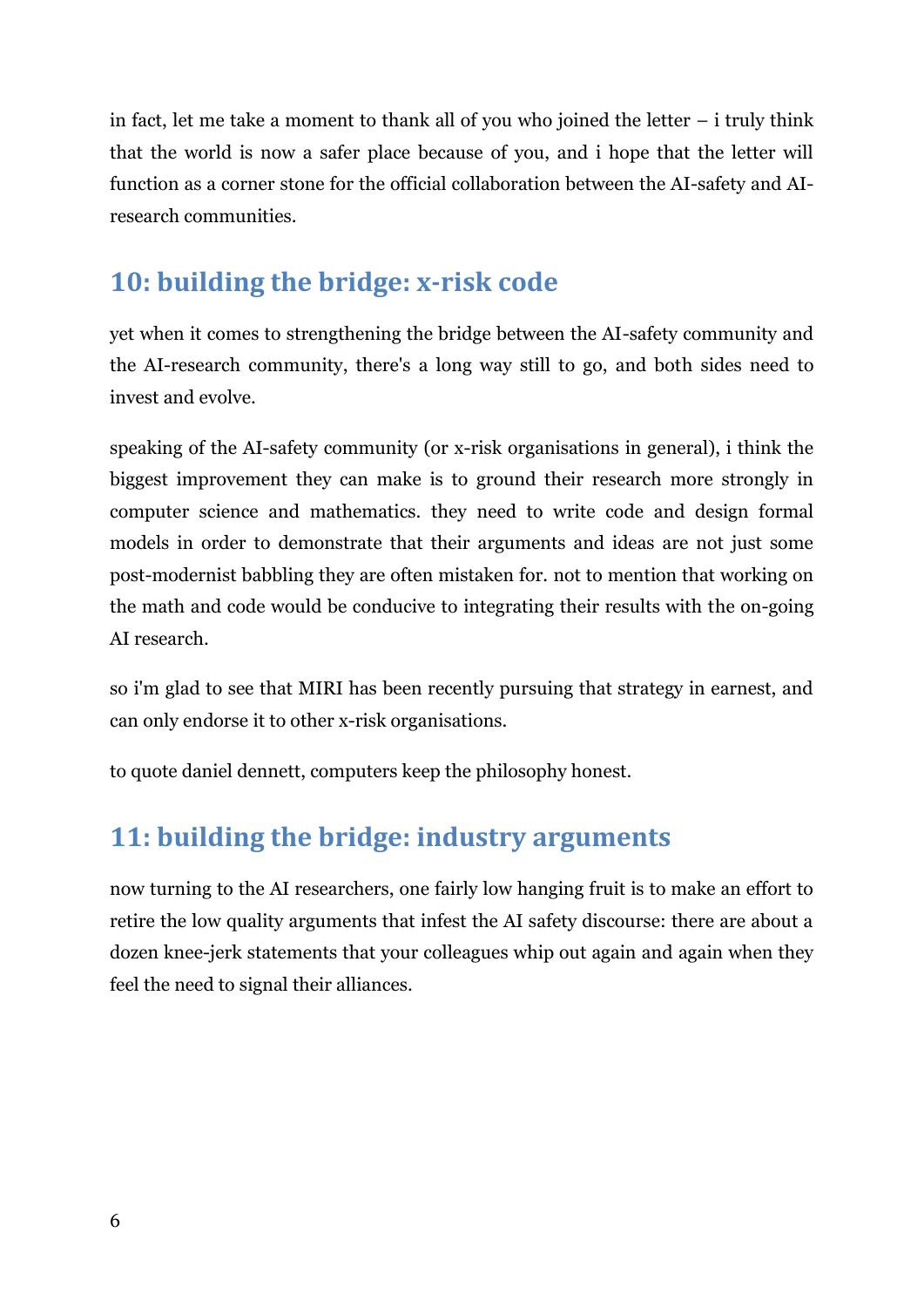some of them don't even bother to be logically consistent, frustrating those who want a genuine discussion about this important issue. stuart armstrong from FHI recently wrote about one such argument as follows: "I want a big stick. On the stick, will be written 'we don't know' does not mean 'we are safe'. Then I would hit anyone who made that kind of argument, with that stick. Then I would feel better, and they would feel wiser."

you can examine a generous sample of these arguments at the edge.org AI conversation that i mentioned earlier.

### **12: building the bridge: doomsayers**

however, allow me to  $-$  just for public display  $-$  hang and bury one of these arguments here, and then stomp on its grave.

i'm sure you've heard of the "doomsayers argument": sometimes otherwise intelligent people point out that throughout history there have been doomsayers predicting the end of the world in order to draw attention to themselves and their cause.

the AI safety argument, they maintain, is no different.

now, leaving aside the basic anthropics 101 error such arguers are making, there's a simple way to demonstrate that this argument is not only flawed heuristic and sloppy thinking, but advancing it in the context of new technology is actively harmful to humanity.

consider the report labelled LA-602.

prepared by physicists konopinski, marvin and teller 6 months before the first test of the nuclear bomb, it investigated the possibility of the nuclear detonation igniting the atmosphere and thereby destroying earth. as far as i know, that was the first existential risk research project humanity has undertaken.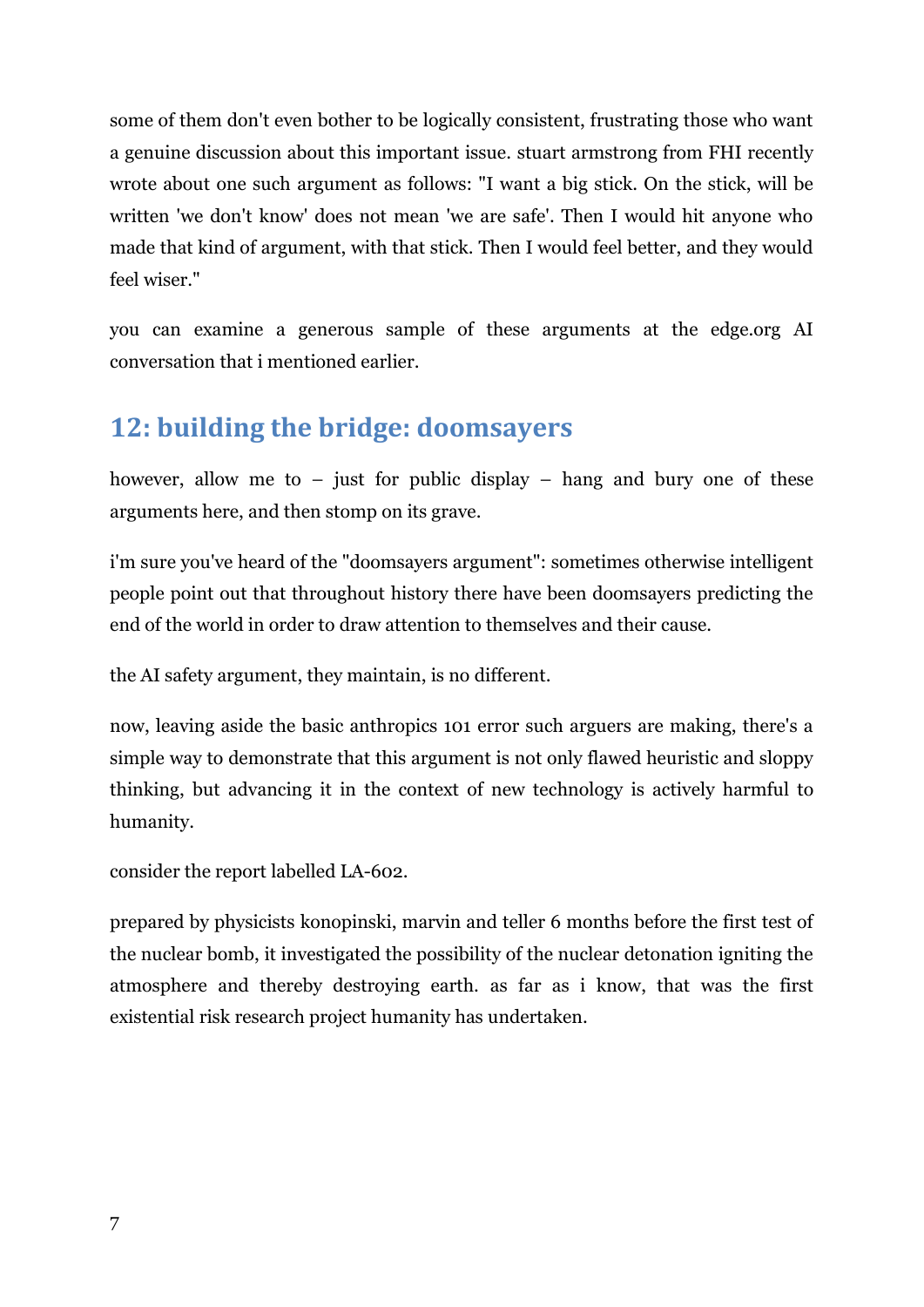the problem with the doomsayers argument is that it lumps together religious nuts who pull up reasons why the end is near from their hind quarters, and people like those manhattan project scientists promoting a sober scientific analysis. the argument lowers the credibility of people who advocate such analyses, and makes their concerns harder to hear.

i could therefore make the case that every time one wields the doomsayers argument against scientists or engineers, he kills a thousand children by increasing the probability of an existential catastrophe.

please, help me to stop people from doing that.

## **13: building the bridge: culture of care**

another obvious way how AI researchers could help is by promoting a culture of care within their organisations. considering the dramatic changes that you might be bringing about, i would say that you are not in the business of creating artificial people. instead, you are in the business of rewriting the laws of physics – so the level of required care should go way beyond even what they had in the manhattan project.

## **14: building the bridge: media, politics**

finally, both the AI-safety and AI-research communities need to advance dialogue about the correct level of involvement from media and politics.

in case of the media, as we see at CSER, reporters have a lot of appetite for these topics. we should tap into that interest to advance correct arguments and draw in people who could contribute to good outcomes – yet we definitely want to avoid fuelling public hysteria or endangering the trust between the AI-safety and AIresearch communities.

the same is true for politics. in my view, politics is a very blunt instrument whose side-effects usually dominate the intended effects. therefore, extreme care is needed to build consensus and only promote policies with predictably positive side-effects.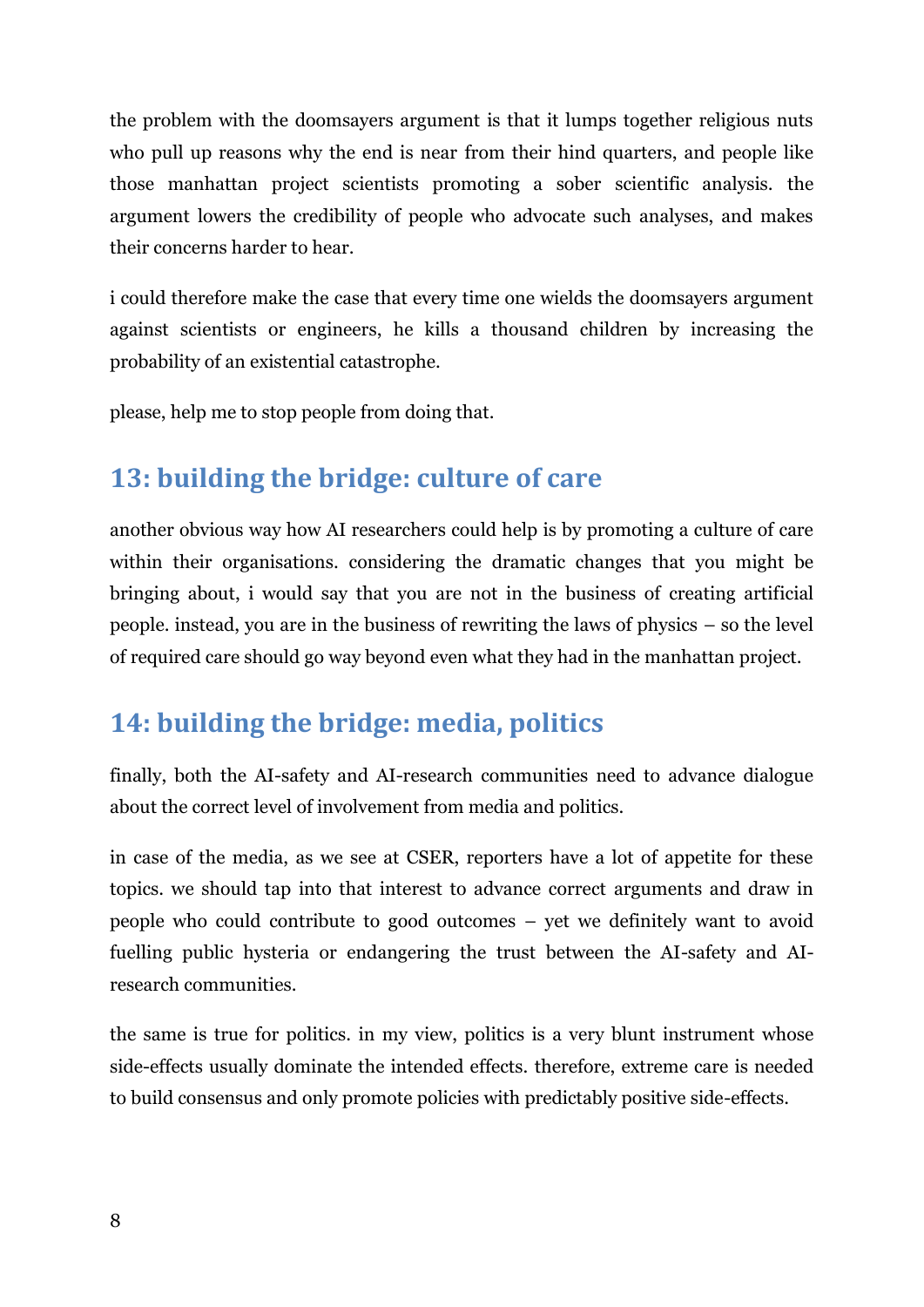## **15: x-risk research is fun!**

before i conclude, allow me to make the case for why more capable people should spend their brain cycles on AI safety research (and x-risk research in general).

no, i'm not going to talk about how these topics are under-appreciated or how contributing to the x-risk reduction is the easiest way to maximise one's positive impact. while both points are true, myself and many others (not to mention the entire effective altruism movement!) are working hard to make more resources and reputation available to x-risk researchers – thereby weakening those arguments over time.

instead – and perhaps somewhat surprisingly – i can recommend x-risk research because it's just so much fun!

you get to routinely combine hard technical problems with deep questions from cutting-edge philosophy.

you get to talk to some of the smartest people on the planet – people like nick bostrom and many others here.

also, despite how gloomy the topic seems, some x-risk community members are the most cheerful and charming people i know. anders sandberg from FHI, or the host of this conference, max tegmark, come to mind.

personally though, my own favourite side-effect from being active in the x-risk community is that you get regularly exposed to controversial hypotheses that – if true – would turn your world upside down. of course, the idea of technological existential risks itself is a prime example of such ideas, but there's a lot more where that came from!

i sometimes joke about michael vassar that he should get a guinness record for his ability to produce crazy-sounding statements that are not obviously false. one of my tongue-in-cheek talks is based on my conversations with him and other x-risk researchers. feel free to google it: it's called "why now? a quest in metaphysics" and it tries to address the weird coincidence of being born into a seemingly mind-blowingly important moment in the history of the universe.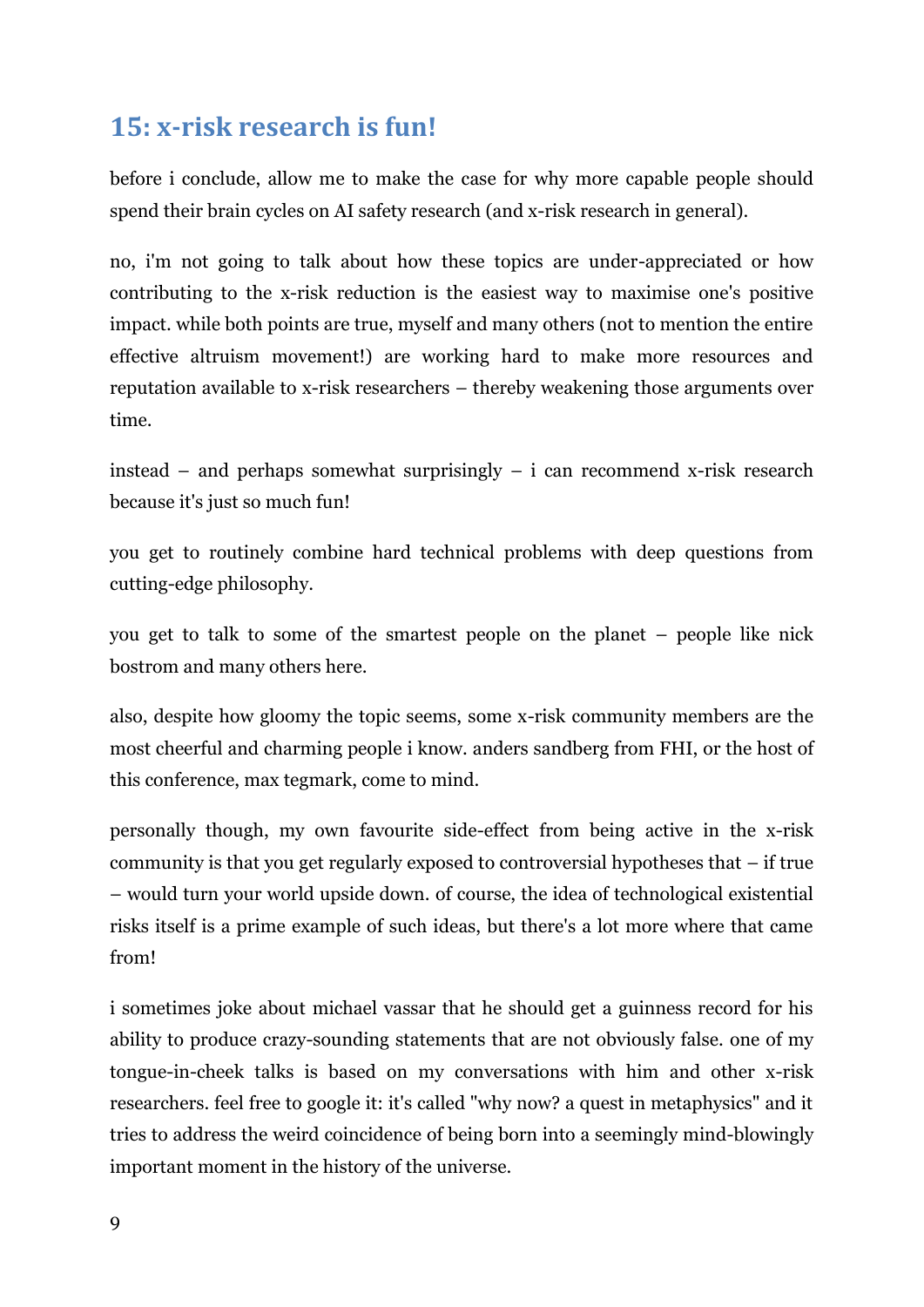i find that based on the exposure to such topics alone, one often gets to be the most interesting person in the room. for instance, i remember once being approached by a stranger in a crowded restaurant – he was on his way out, yet wanted to first thank me and michael for the opportunity to overhear our conversation!

last but not least, there's a strong sense of camaraderie within the x-risk community, because of the important common goal that transcends the organisational boundaries. since the FHI is located in oxford, my original hope with CSER was to play on the oxford-cambridge rivalry to ratchet up the intensity of the x-risk research – but no, there is just too much sense of community between the x-risk researchers for that to work.

so let me repeat: saving the world is a lot of fun!

### **16: conclusion: moloch**

in conclusion, allow me to propose a "rocket metaphor" for AI development: just like when launching a rocket, in AI development you should first maximise acceleration, but in order to avoid catastrophe, steering should gradually become your primary concern.

of course, since AI development is a distributed global effort, steering it implies a coordination challenge.

earlier this year, the young doctor and essayist scott siskind published an essay called "meditations on moloch", which i can heartily recommend. the gist of the essay is that most global problems humanity faces – such as global warming, arms races, intelligence explosion – can be reduced to coordination problems where, just like in prisoner's dilemma or tragedy of the commons, local incentives conspire to yield a suboptimal outcome globally.

using poetry and mysticism, scott paints a picture of us voluntarily feeding our children to an emergent game theoretic monster named moloch – with the most perverse thing being that the moloch does not even care about eating children, nor anything else really.

it's just a horrible, horrible piece of cold mathematics.